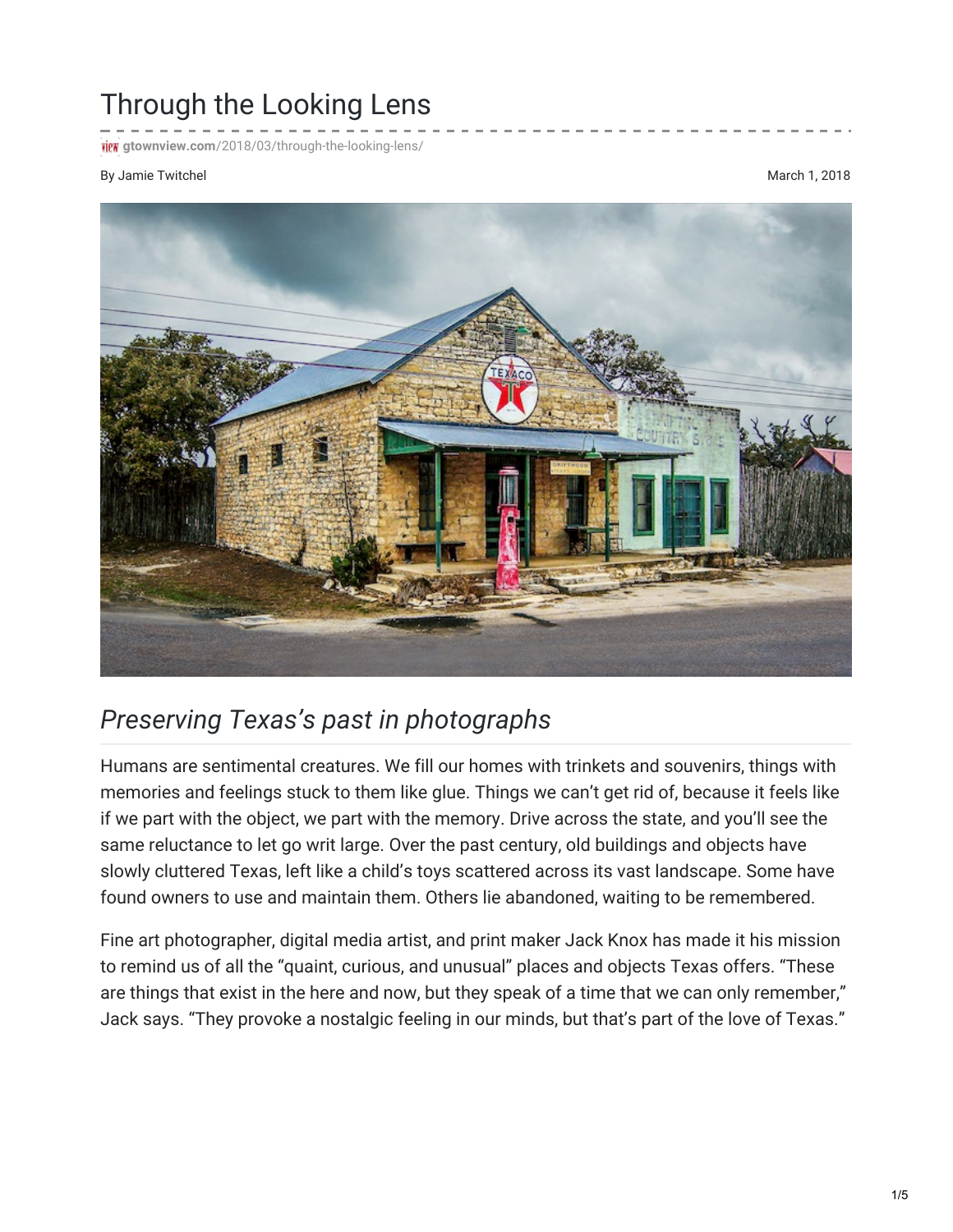

After eight years of traversing and photographing the state, Jack turned to his daughter, Lora Gray—book designer and Wimberley resident—to make sense of the photographs and notes. Their efforts resulted in the book *Texas: Ghost Towns, Gas Stations, and a 20-Foot Cowboy.*

Coincidentally, it was a visit to his daughter's home that started his pictorial quest. "I was on Highway 281 toward Spicewood to visit family when I noticed an old metal gas station in Adamsville with a sign saying, 'Luke Jones Music Hall.' A rusty little gas pump was there along with a parking area," Jack recalls. "I'd passed by several times on those trips. Finally, the clouds were just right, so I stopped and photographed it."

Over the years, many gas stations have caught his eye, like the Texaco station in Driftwood. Though no longer used for pumping fuel, it's in good condition and is a favorite picture-taking spot for a nearby wedding venue.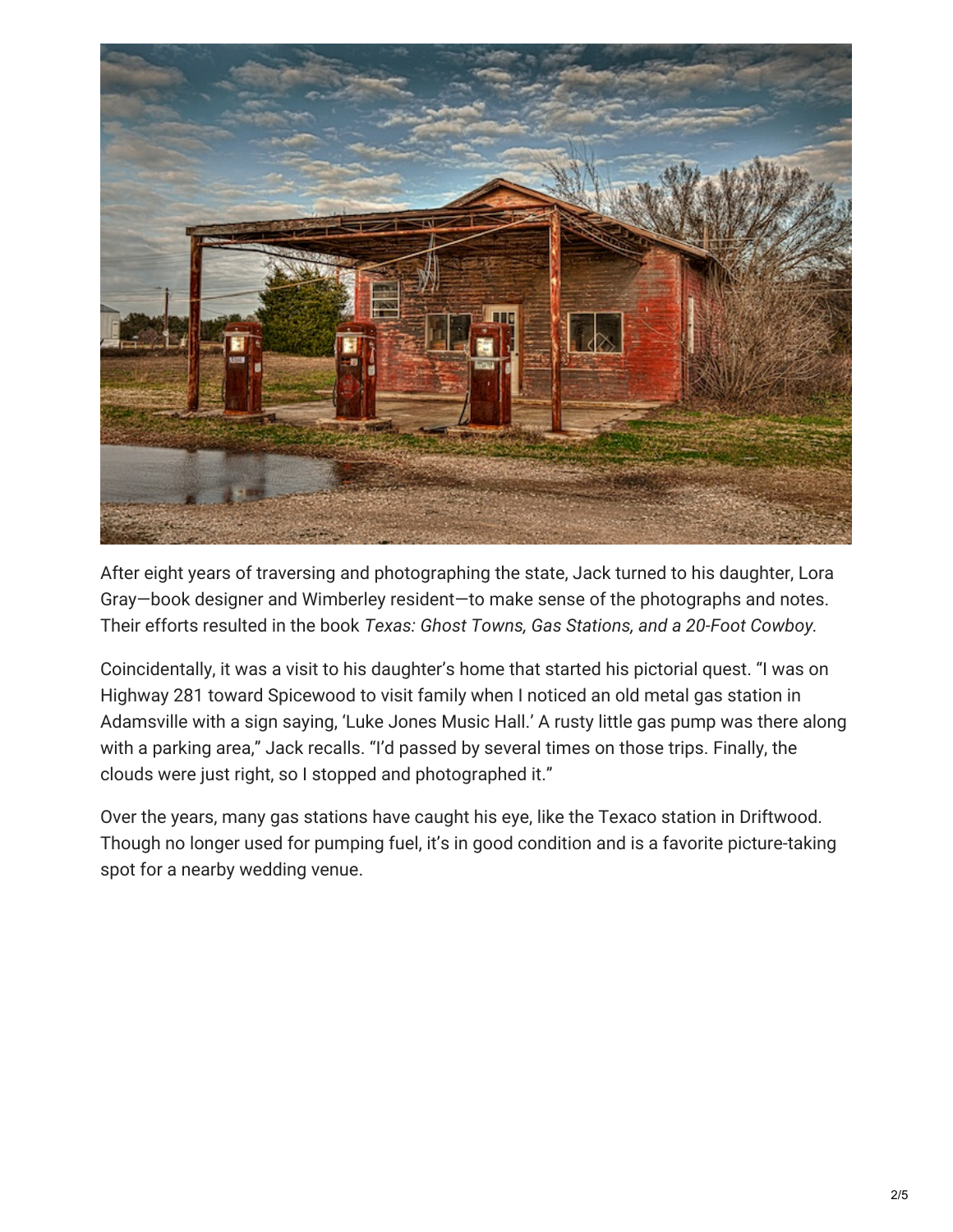

The Mobil station in Jarrell is a can't-miss attraction, too. It's covered head to toe in highway road signs and auto part advertisements from yesteryear. A neon Pegasus flies above, keeping an eye on traffic below. For Jack, it's things like the Mobil Pegasus and the waving Texaco man that create a lifelong fondness for gas stations. "They're such an important part of a town, and a lot of effort went into their architecture," Jack says. "On evening rides as a kid, I insisted that my dad drive by those places so I could see them."

Evening rides and family road trips pervaded his childhood, helping him develop an appreciation for small towns, the aesthetics of old buildings, and all things out of the ordinary. Which is why Wimberley's "A Little Bit of Heaven" mural was a must-have image for Jack.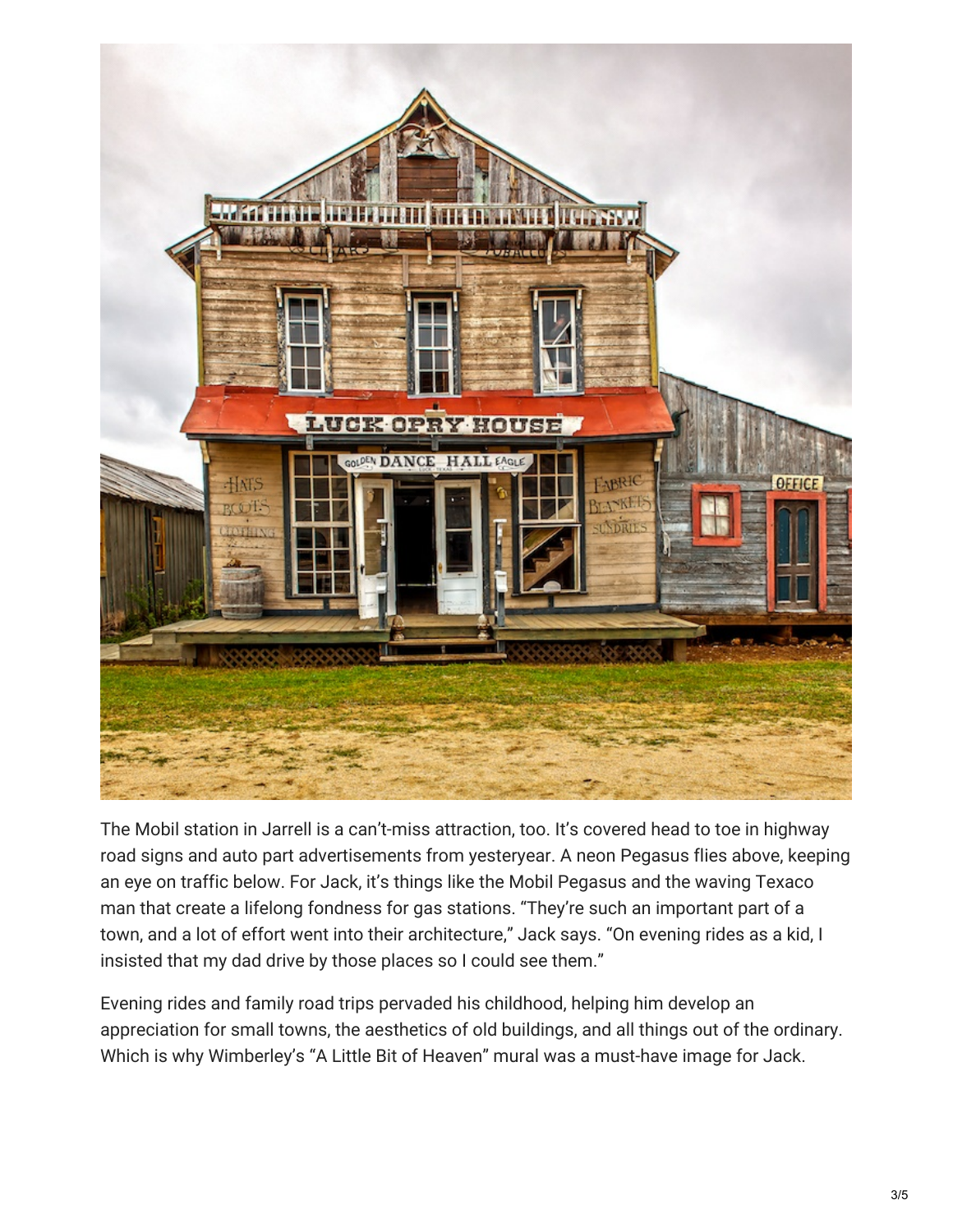

"I'd been aiming for the mural in Wimberley for a long time," Jack says. "I recently spent several days there taking care of my daughter's farm while the kids were on vacation. I finally got to photograph it one evening before dark."

Even though his book is published, Jack still explores the state, looking for more treasures to document. "I try to find places that have something to photograph, to preserve, to take with me. Texas has so much to see; it's so different," Jack says. "We see it when we travel through the state on our way to New Mexico, Louisiana, or Oklahoma. We see the variety of what's here, and it just gets in your blood. There's no place I'd rather live."